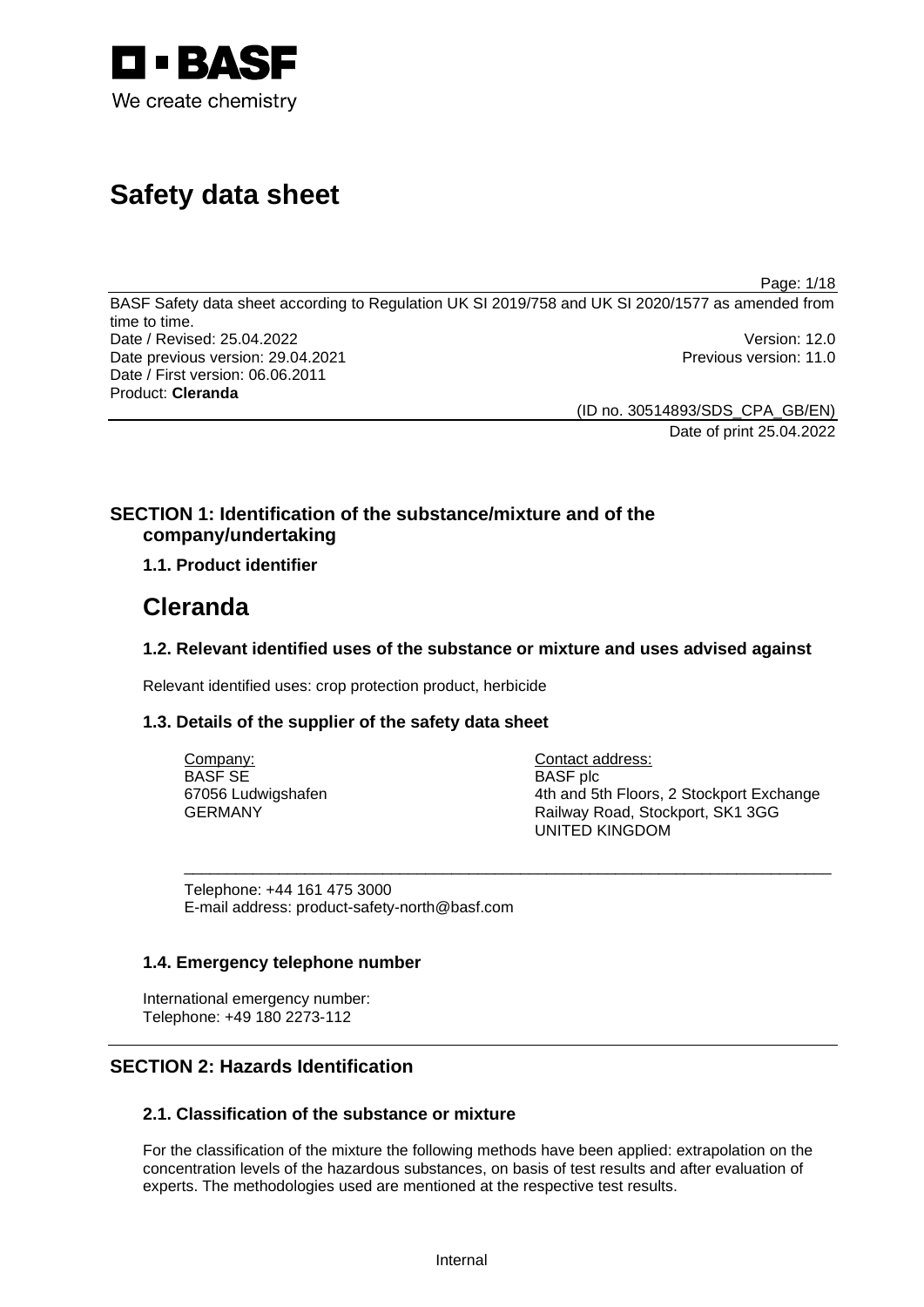> (ID no. 30514893/SDS\_CPA\_GB/EN) Date of print 25.04.2022

According to GB-CLP Regulations UK SI 2019/720 and UK SI 2020/1567

| Skin Sens. 1      | H317 May cause an allergic skin reaction.                  |
|-------------------|------------------------------------------------------------|
| Carc. 2           | H351 Suspected of causing cancer.                          |
| Aquatic Acute 1   | H400 Very toxic to aquatic life.                           |
| Aquatic Chronic 1 | H410 Very toxic to aquatic life with long lasting effects. |

For the classifications not written out in full in this section the full text can be found in section 16.

# **2.2. Label elements**

Globally Harmonized System (GHS) in accordance with UK regulations.

Pictogram:



Signal Word: Warning

| <b>Hazard Statement:</b>        |                                                                                              |
|---------------------------------|----------------------------------------------------------------------------------------------|
| H317                            | May cause an allergic skin reaction.                                                         |
| H351                            | Suspected of causing cancer.                                                                 |
| H410                            | Very toxic to aquatic life with long lasting effects.                                        |
| EUH401                          | To avoid risks to human health and the environment, comply with the<br>instructions for use. |
| <b>Precautionary Statement:</b> |                                                                                              |
| P101                            | If medical advice is needed, have product container or label at hand.                        |
| P102                            | Keep out of reach of children.                                                               |
| P103                            | Read carefully and follow all instructions.                                                  |
|                                 | <b>Precautionary Statements (Prevention):</b>                                                |
| P202                            | Do not handle until all safety precautions have been read and<br>understood.                 |
| P261                            | Avoid breathing vapours.                                                                     |
| P272                            | Contaminated work clothing should not be allowed out of the workplace.                       |
| P280                            | Wear protective gloves and clothing.                                                         |
|                                 | Precautionary Statements (Response):                                                         |
| P302 + P352                     | IF ON SKIN: Wash with plenty of soap and water.                                              |
| P308 + P313                     | IF exposed or concerned: Get medical attention.                                              |
| P333 + P313                     | If skin irritation or rash occurs: Get medical attention.                                    |
| P362 + P364                     | Take off contaminated clothing and wash it before reuse.                                     |

P391 Collect spillage.

Precautionary Statements (Storage):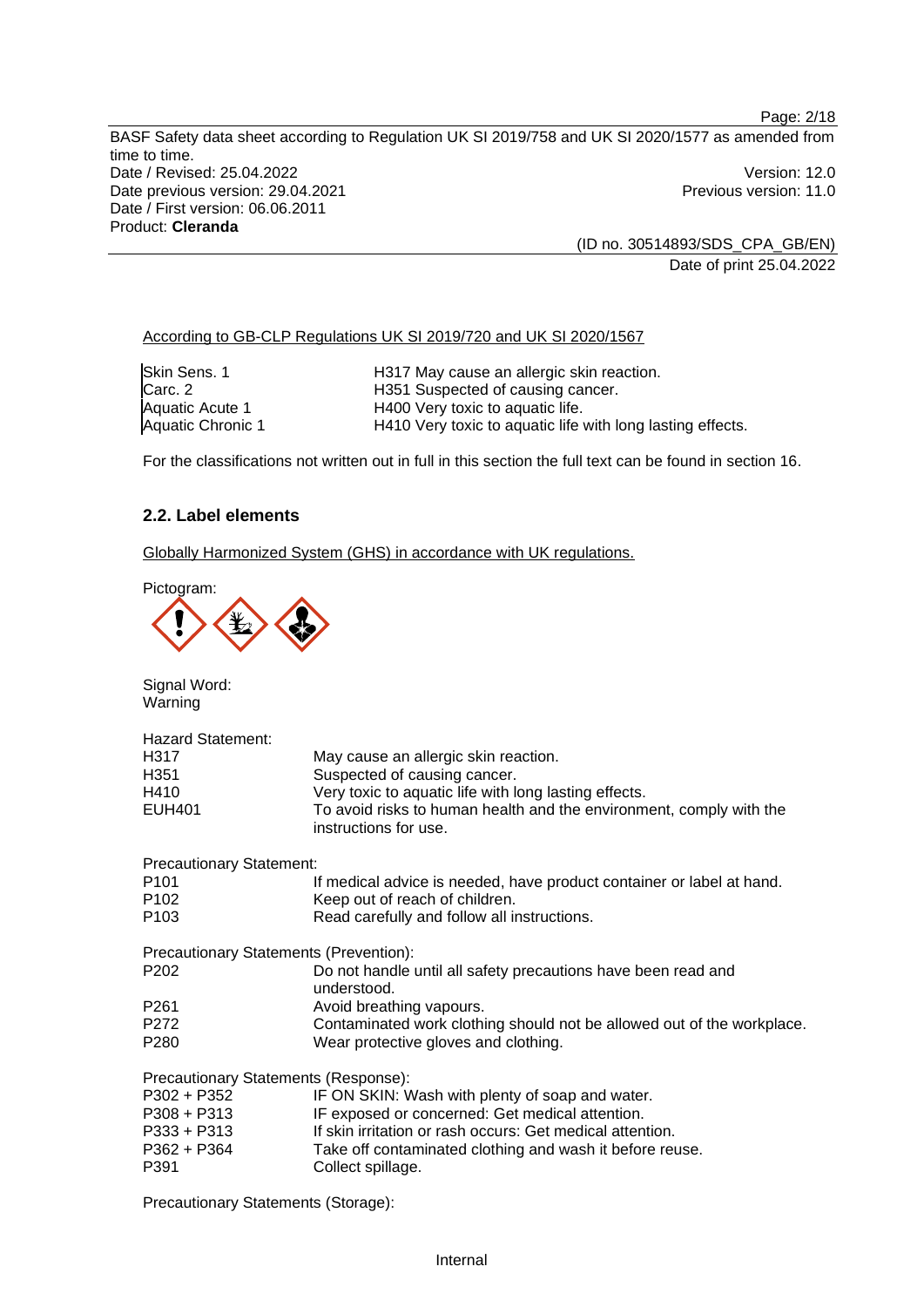(ID no. 30514893/SDS\_CPA\_GB/EN) Date of print 25.04.2022

Page: 3/18

P405 Store locked up.

Precautionary Statements (Disposal): P501 Dispose of contents/container to a licensed hazardous-waste disposal contractor or collection site except for empty clean containers which can be disposed of as non-hazardous waste.

According to GB-CLP Regulations UK SI 2019/720 and UK SI 2020/1567

Hazard determining component(s) for labelling: metazachlor (ISO); 2-chloro-N-(2,6-dimethylphenyl)- N-(1H-pyrazol-1-ylmethyl)-acetamide, 2-methylisothiazol-3(2H)-one

# **2.3. Other hazards**

According to GB-CLP Regulations UK SI 2019/720 and UK SI 2020/1567

See section 12 - Results of PBT and vPvB assessment.

If applicable information is provided in this section on other hazards which do not result in classification but which may contribute to the overall hazards of the substance or mixture.

# **SECTION 3: Composition/Information on Ingredients**

#### **3.1. Substances**

Not applicable

#### **3.2. Mixtures**

Chemical nature

crop protection product, herbicide, suspension concentrate (SC)

Hazardous ingredients (GHS) According to GB-CLP Regulations UK SI 2019/720 and UK SI 2020/1567

metazachlor (ISO); 2-chloro-N-(2,6-dimethylphenyl)-N-(1H-pyrazol-1-ylmethyl)-acetamide

Content (W/W): 33.48 % CAS Number: 67129-08-2 EC-Number: 266-583-0

Skin Sens. 1B Carc. 2 Aquatic Acute 1 Aquatic Chronic 1 M-factor acute: 100 M-factor chronic: 100 H317, H351, H400, H410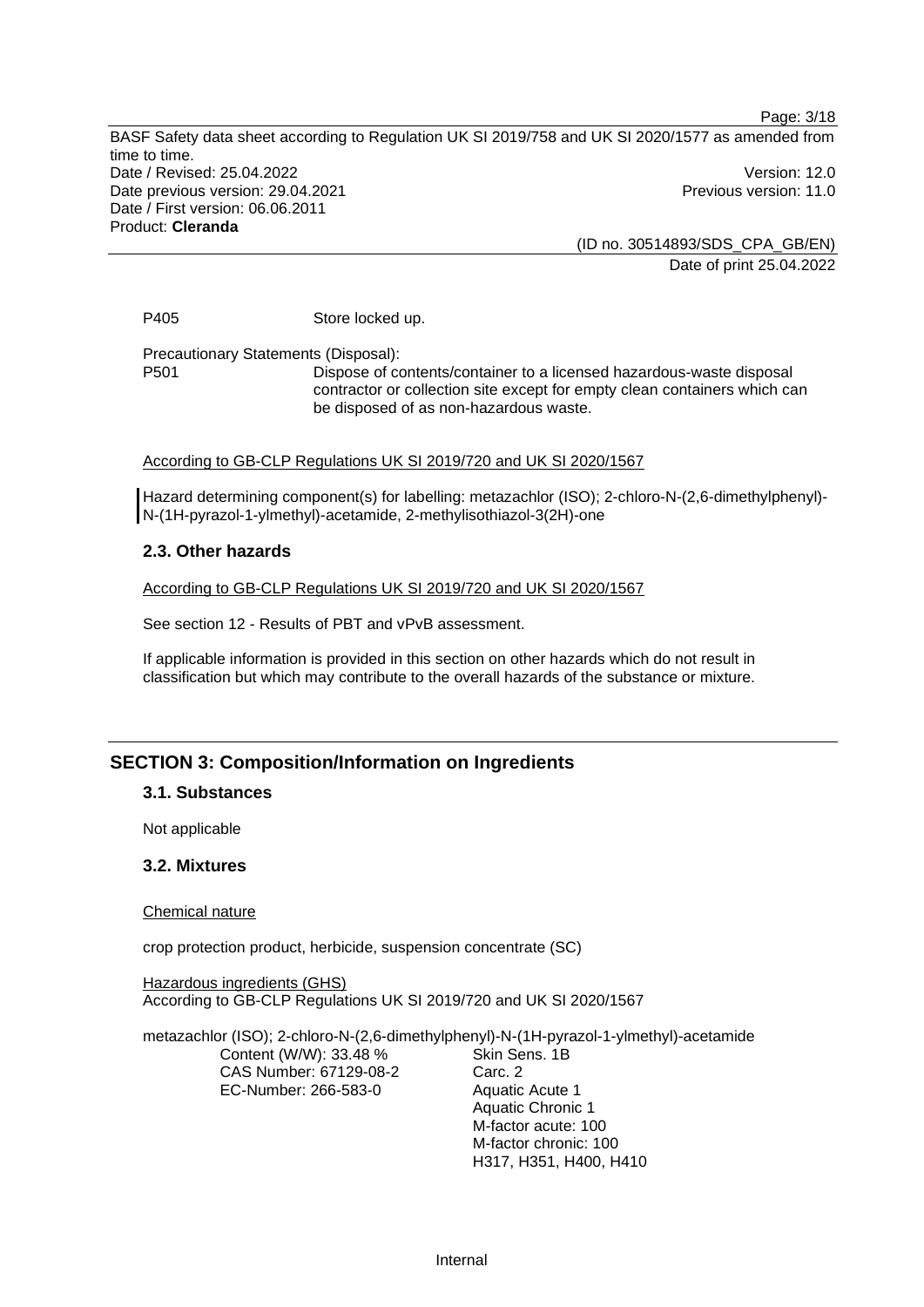> (ID no. 30514893/SDS\_CPA\_GB/EN) Date of print 25.04.2022

imazamox (ISO); (RS)-2-(4-isopropyl-4-methyl-5-oxo-2-imidazolin-2-yl)-5-methoxymethylnicotinic acid

Content (W/W): 1.56 % CAS Number: 114311-32-9

Repr. 2 (unborn child) Aquatic Acute 1 Aquatic Chronic 1 M-factor acute: 10 M-factor chronic: 10 H361d, H400, H410

Eye Dam./Irrit. 2 Aquatic Chronic 3 H319, H412

Benzenesulfonic acid, hydroxy-, polymer with formaldehyde, phenol and urea, sodium salt

CAS Number: 102980-04-1

2-methylisothiazol-3(2H)-one

Content (W/W): < 0.005 % CAS Number: 2682-20-4 EC-Number: 220-239-6 REACH registration number: 01- 2120764690-50 INDEX-Number: 613-326-00-9

Acute Tox. 2 (Inhalation - dust) Acute Tox. 3 (oral) Acute Tox. 3 (dermal) Skin Corr./Irrit. 1B Eye Dam./Irrit. 1 Skin Sens. 1A Aquatic Acute 1 Aquatic Chronic 1 M-factor acute: 10 M-factor chronic: 1 H330, H317, H314, H301 + H311, H400, H410 EUH071

Specific concentration limit: Skin Sens. 1A: >= 0.0015 %

Propane-1,2-diol

Content (W/W): < 10 % CAS Number: 57-55-6 EC-Number: 200-338-0 REACH registration number: 01- 2119456809-23

For the classifications not written out in full in this section, including the hazard classes and the hazard statements, the full text is listed in section 16.

# **SECTION 4: First-Aid Measures**

**4.1. Description of first aid measures**  Remove contaminated clothing.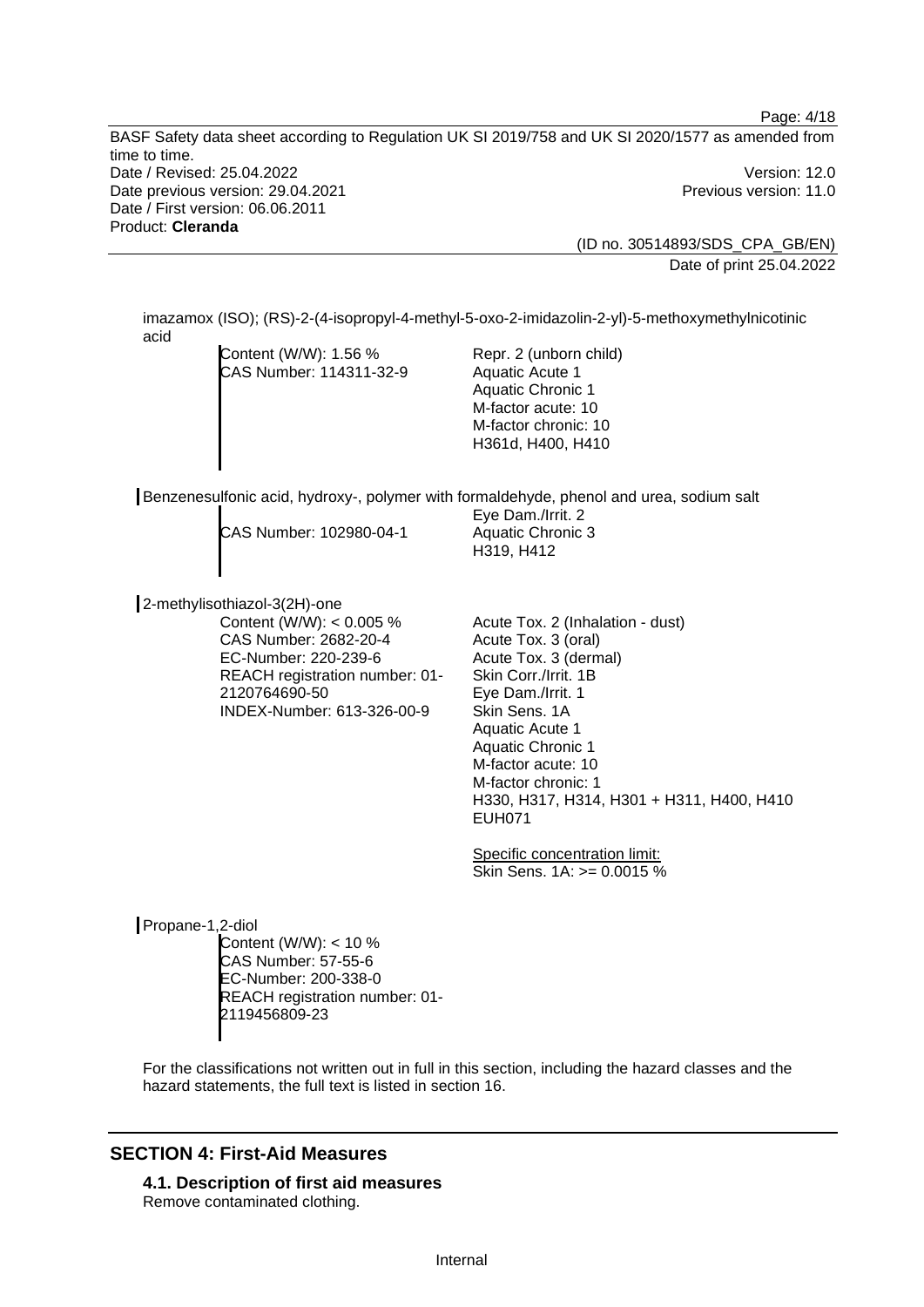(ID no. 30514893/SDS\_CPA\_GB/EN) Date of print 25.04.2022

Page: 5/18

Show container, label and/or safety data sheet to physician.

If inhaled: Keep patient calm, remove to fresh air, seek medical attention.

On skin contact: Wash thoroughly with soap and water

On contact with eyes: Wash affected eyes for at least 15 minutes under running water with eyelids held open.

On ingestion: Immediately rinse mouth and then drink 200-300 ml of water, seek medical attention.

# **4.2. Most important symptoms and effects, both acute and delayed**

Symptoms: Information, i.e. additional information on symptoms and effects may be included in the GHS labeling phrases available in Section 2 and in the Toxicological assessments available in Section 11., (Further) symptoms and / or effects are not known so far

# **4.3. Indication of any immediate medical attention and special treatment needed**

Treatment: Treat according to symptoms (decontamination, vital functions), no known specific antidote.

# **SECTION 5: Fire-Fighting Measures**

# **5.1. Extinguishing media**

Suitable extinguishing media: water spray, carbon dioxide, foam, dry powder

#### **5.2. Special hazards arising from the substance or mixture**

Endangering substances: carbon monoxide, Carbon dioxide, hydrogen chloride, nitrogen oxides, organochloric compounds, sulfur oxides

Advice: The substances/groups of substances mentioned can be released in case of fire.

# **5.3. Advice for fire-fighters**

Special protective equipment: Wear self-contained breathing apparatus and chemical-protective clothing.

#### Further information:

In case of fire and/or explosion do not breathe fumes. Keep containers cool by spraying with water if exposed to fire. Collect contaminated extinguishing water separately, do not allow to reach sewage or effluent systems. Dispose of fire debris and contaminated extinguishing water in accordance with official regulations.

# **SECTION 6: Accidental Release Measures**

**6.1. Personal precautions, protective equipment and emergency procedures**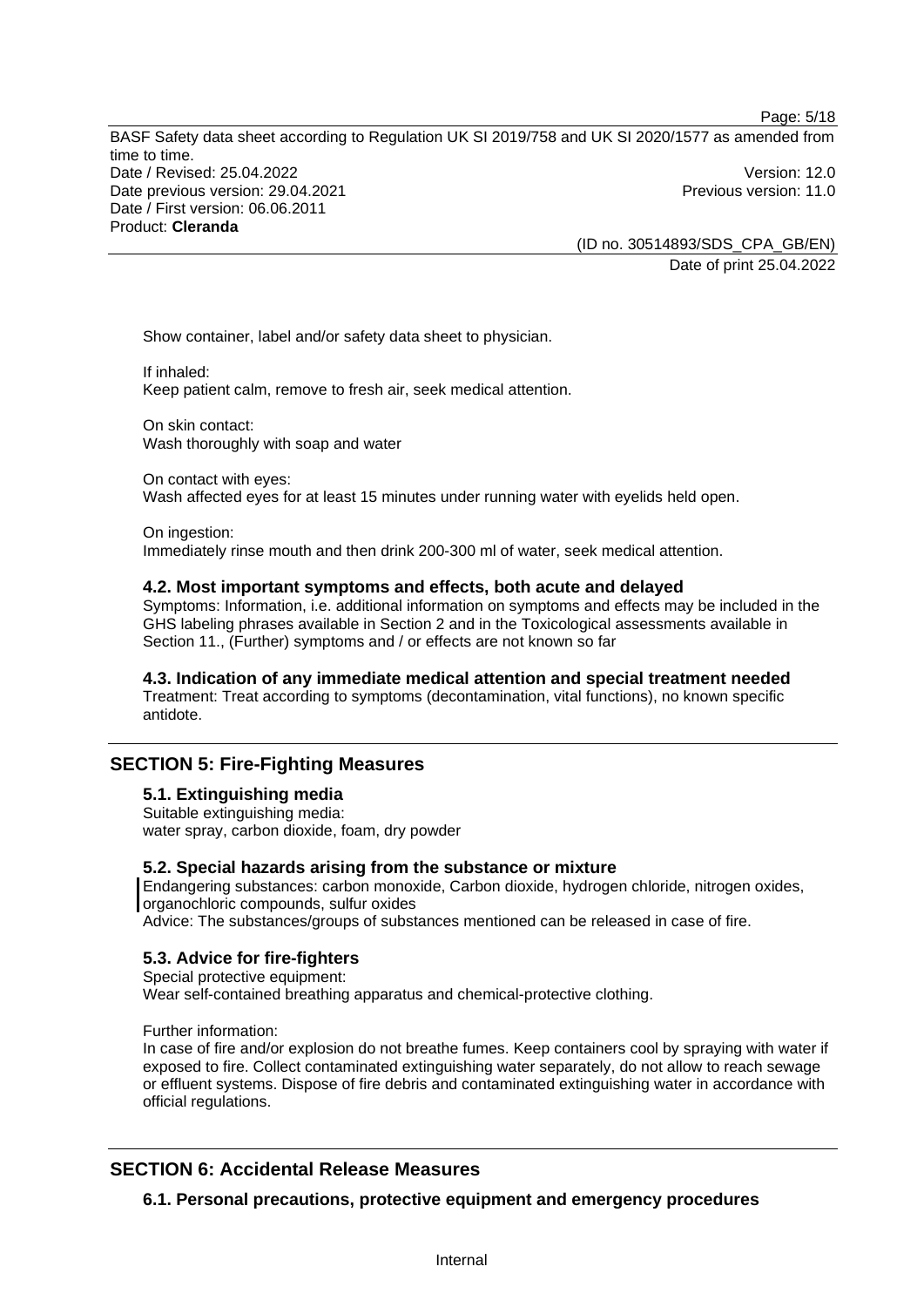Page: 6/18

BASF Safety data sheet according to Regulation UK SI 2019/758 and UK SI 2020/1577 as amended from time to time. Date / Revised: 25.04.2022 Version: 12.0 Date previous version: 29.04.2021 **Previous version: 11.0** Previous version: 11.0 Date / First version: 06.06.2011 Product: **Cleranda** 

(ID no. 30514893/SDS\_CPA\_GB/EN) Date of print 25.04.2022

Use personal protective clothing. Avoid contact with the skin, eyes and clothing. Do not breathe vapour/spray.

# **6.2. Environmental precautions**

Do not discharge into the subsoil/soil. Do not discharge into drains/surface waters/groundwater.

Do not allow contamination of public drains or surface or ground waters. Inform local water plc if spillage enters drains and the Environment Agency (England & Wales), the Scottish Environmental Protection Agency (Scotland), or the Environment and Heritage Service (Northern Ireland) if it enters surface or ground waters. Keep people and animals away.

### **6.3. Methods and material for containment and cleaning up**

For small amounts: Pick up with suitable absorbent material (e.g. sand, sawdust, general-purpose binder, kieselguhr).

For large amounts: Dike spillage. Pump off product.

Dispose of absorbed material in accordance with regulations. Collect waste in suitable containers, which can be labeled and sealed. Clean contaminated floors and objects thoroughly with water and detergents, observing environmental regulations. Wear suitable protective equipment.

# **6.4. Reference to other sections**

Information regarding exposure controls/personal protection and disposal considerations can be found in section 8 and 13.

# **SECTION 7: Handling and Storage**

# **7.1. Precautions for safe handling**

No special measures necessary if stored and handled correctly. Ensure thorough ventilation of stores and work areas. When using do not eat, drink or smoke. Hands and/or face should be washed before breaks and at the end of the shift.

Protection against fire and explosion:

No special precautions necessary. The substance/product is non-combustible. Product is not explosive.

# **7.2. Conditions for safe storage, including any incompatibilities**

Segregate from foods and animal feeds. Further information on storage conditions: Keep away from heat. Protect from direct sunlight.

Protect from temperatures below: -5 °C

Changes in the properties of the product may occur if substance/product is stored below indicated temperature for extended periods of time.

Protect from temperatures above: 35 °C

Changes in the properties of the product may occur if substance/product is stored above indicated temperature for extended periods of time.

# **7.3. Specific end use(s)**

For the relevant identified use(s) listed in Section 1 the advice mentioned in this section 7 is to be observed.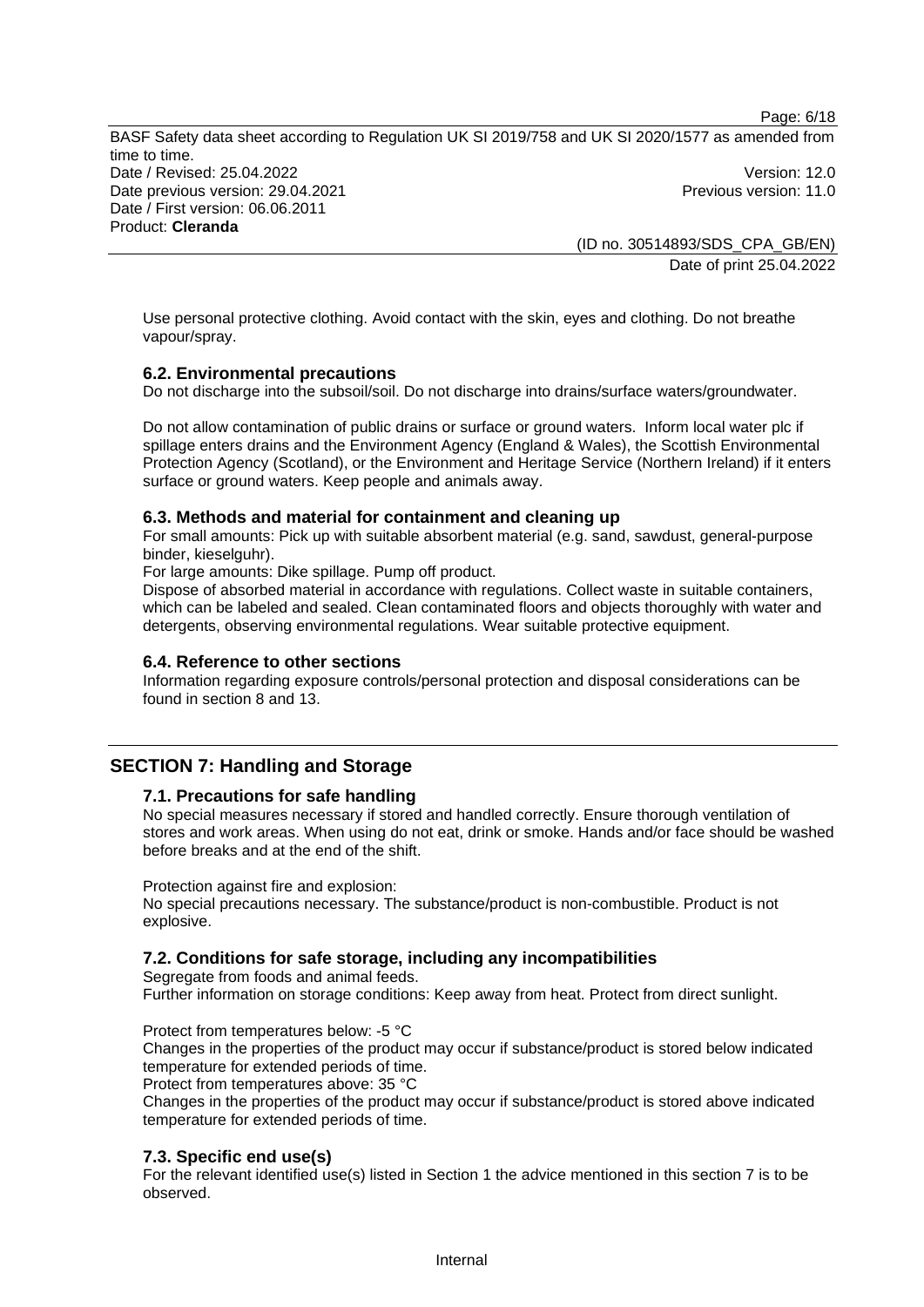> (ID no. 30514893/SDS\_CPA\_GB/EN) Date of print 25.04.2022

# **SECTION 8: Exposure Controls/Personal Protection**

# **8.1. Control parameters**

Components with occupational exposure limits

57-55-6: Propane-1,2-diol

TWA value 474 mg/m3 ; 150 ppm (WEL/EH 40 (UK)), Total vapour and particulates TWA value 10 mg/m3 (WEL/EH 40 (UK)), Particulate

Refer to the current edition of HSE Guidance Note EH40 Occupational Exposure Limits (United Kingdom). For normal use and handling refer to the product label/leaflet.

# **8.2. Exposure controls**

Personal protective equipment

Respiratory protection:

Suitable respiratory protection for lower concentrations or short-term effect: Combination filter for gases/vapours of organic, inorganic, acid inorganic, alkaline compounds and toxic particles (e. g. EN 14387 Type ABEK-P3)

Hand protection:

Suitable chemical resistant safety gloves (EN ISO 374-1) also with prolonged, direct contact (Recommended: Protective index 6, corresponding > 480 minutes of permeation time according to EN ISO 374-1): E.g. nitrile rubber (0.4 mm), chloroprene rubber (0.5 mm), butyl rubber (0.7 mm) etc.

Eye protection: Safety glasses with side-shields (frame goggles) (e.g. EN 166)

Body protection:

Body protection must be chosen depending on activity and possible exposure, e.g. apron, protecting boots, chemical-protection suit (according to EN 14605 in case of splashes or EN ISO 13982 in case of dust).

#### General safety and hygiene measures

The statements on personal protective equipment in the instructions for use apply when handling crop-protection agents in final-consumer packing. Wearing of closed work clothing is recommended. Store work clothing separately. Keep away from food, drink and animal feeding stuffs.

# **SECTION 9: Physical and Chemical Properties**

**9.1. Information on basic physical and chemical properties**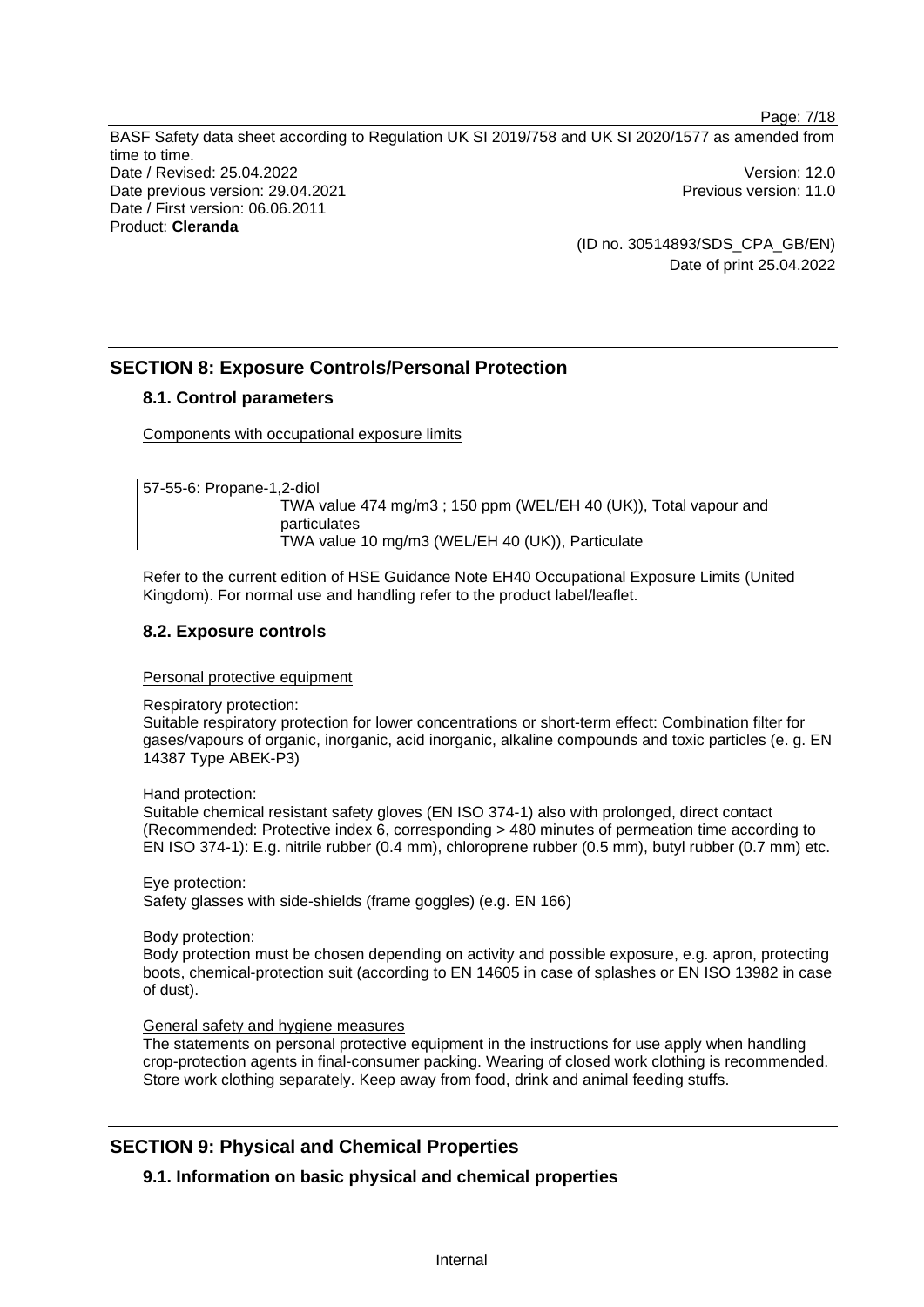Page: 8/18

BASF Safety data sheet according to Regulation UK SI 2019/758 and UK SI 2020/1577 as amended from time to time. Date / Revised: 25.04.2022 Version: 12.0 Date previous version: 29.04.2021 **Previous version: 11.0** Previous version: 11.0 Date / First version: 06.06.2011 Product: **Cleranda** 

(ID no. 30514893/SDS\_CPA\_GB/EN) Date of print 25.04.2022

| Form:                                   | liquid<br>white to off-white                                                                  |                             |
|-----------------------------------------|-----------------------------------------------------------------------------------------------|-----------------------------|
| Colour:<br>Odour:                       | characteristic                                                                                |                             |
| Odour threshold:                        |                                                                                               |                             |
|                                         | Not determined due to potential<br>health hazard by inhalation.                               |                             |
| pH value:                               | approx. $3 - 5$                                                                               |                             |
|                                         | (CIPAC standard water D, 1 %(m),<br>20 °C                                                     |                             |
| Melting point:                          |                                                                                               |                             |
| Boiling point:                          | The product has not been tested.<br>approx. 100 °C                                            |                             |
| Flash point:                            | Information applies to the solvent.                                                           | (Directive 92/69/EEC, A.9,  |
|                                         | No flash point - Measurement made<br>up to the boiling point.                                 | closed cup)                 |
| Evaporation rate:                       |                                                                                               |                             |
|                                         | not applicable<br>Study scientifically not justified.                                         |                             |
| Flammability:<br>Lower explosion limit: |                                                                                               | (Directive 92/69/EEC, A.13) |
|                                         | As a result of our experience with this                                                       |                             |
|                                         | product and our knowledge of its                                                              |                             |
|                                         | composition we do not expect any                                                              |                             |
|                                         | hazard as long as the product is used                                                         |                             |
|                                         | appropriately and in accordance with<br>the intended use.                                     |                             |
| Upper explosion limit:                  |                                                                                               |                             |
|                                         | As a result of our experience with this                                                       |                             |
|                                         | product and our knowledge of its                                                              |                             |
|                                         | composition we do not expect any                                                              |                             |
|                                         | hazard as long as the product is used                                                         |                             |
|                                         | appropriately and in accordance with<br>the intended use.                                     |                             |
| Ignition temperature:                   | 547 °C                                                                                        | (Directive 92/69/EEC, A.15) |
| Vapour pressure:                        | approx. 23.4 hPa                                                                              |                             |
|                                         | (20 °C)                                                                                       |                             |
|                                         | Information applies to the solvent.                                                           |                             |
| Density:                                | approx. 1.12 g/cm3<br>(20 °C)                                                                 |                             |
| Relative vapour density (air):          |                                                                                               |                             |
|                                         | not applicable                                                                                |                             |
| Solubility in water:                    | dispersible<br>Partitioning coefficient n-octanol/water (log Kow):                            |                             |
|                                         | The statements are based on the                                                               |                             |
|                                         | properties of the individual                                                                  |                             |
|                                         | components.                                                                                   |                             |
|                                         | Information on: metazachlor (ISO); 2-chloro-N-(2,6-dimethylphenyl)-N-(1H-pyrazol-1-ylmethyl)- |                             |
| acetamide                               |                                                                                               |                             |
|                                         | Partitioning coefficient n-octanol/water (log Kow):<br>2.13<br>(22 °C)                        |                             |
|                                         |                                                                                               |                             |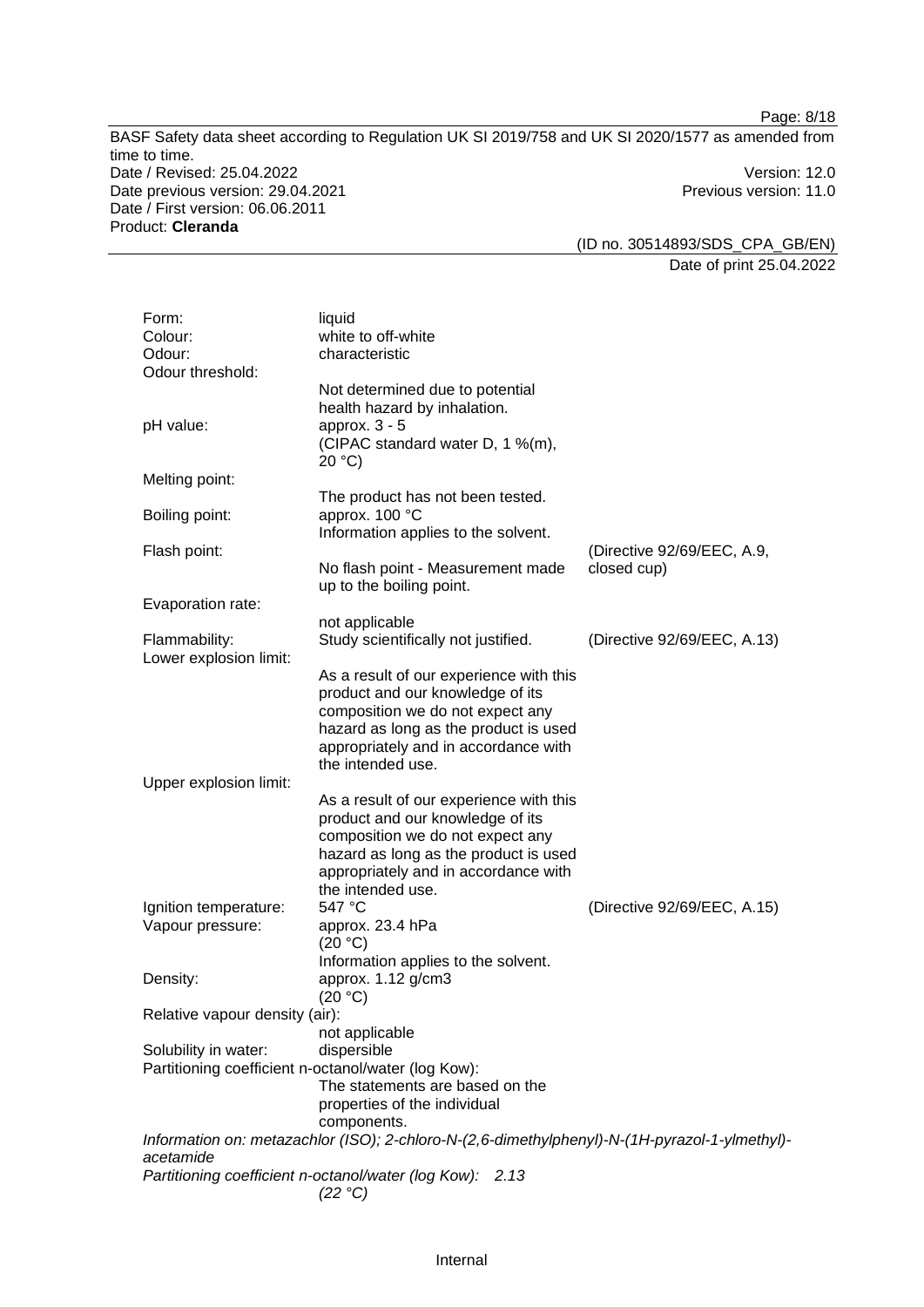(ID no. 30514893/SDS\_CPA\_GB/EN) Date of print 25.04.2022

Page: 9/18

|                                                 | Thermal decomposition: 150 °C, 580 kJ/kg, (DSC (OECD 113))                                                            |                                                             |
|-------------------------------------------------|-----------------------------------------------------------------------------------------------------------------------|-------------------------------------------------------------|
|                                                 | (onset temperature) Not a substance liable to self-decomposition<br>according to UN transport regulations, class 4.1. |                                                             |
| Viscosity, dynamic:                             | 61.59 mPa.s<br>(20 °C, 200 1/s)                                                                                       | (OECD 114)                                                  |
| Explosion hazard:<br>Fire promoting properties: | not explosive<br>not fire-propagating                                                                                 | (Directive 92/69/EEC, A.14)<br>(Directive 2004/73/EC, A.21) |

### **9.2. Other information**

SADT:  $> 75 \degree C$ 

# **SECTION 10: Stability and Reactivity**

#### **10.1. Reactivity**

No hazardous reactions if stored and handled as prescribed/indicated.

#### **10.2. Chemical stability**

The product is stable if stored and handled as prescribed/indicated.

#### **10.3. Possibility of hazardous reactions**

No hazardous reactions if stored and handled as prescribed/indicated.

#### **10.4. Conditions to avoid**

See SDS section 7 - Handling and storage.

#### **10.5. Incompatible materials**

Substances to avoid: strong bases, strong acids, strong oxidizing agents

### **10.6. Hazardous decomposition products**

Hazardous decomposition products: No hazardous decomposition products if stored and handled as prescribed/indicated.

# **SECTION 11: Toxicological Information**

### **11.1. Information on toxicological effects**

#### Acute toxicity

#### Assessment of acute toxicity:

Virtually nontoxic after a single ingestion. Virtually nontoxic after a single skin contact. Virtually nontoxic by inhalation. The product has not been tested. The statement has been derived from substances/products of a similar structure or composition.

Experimental/calculated data: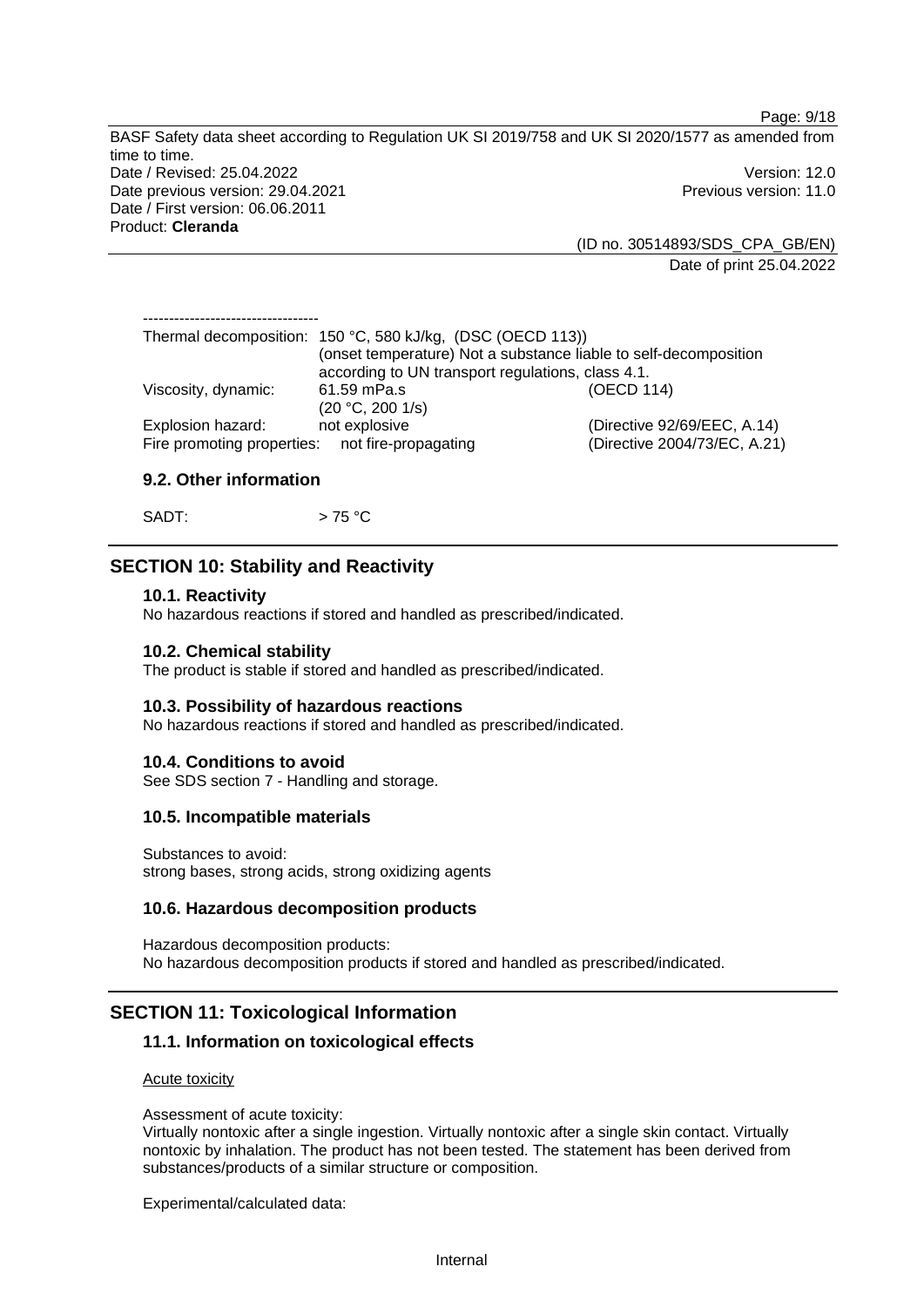Page: 10/18

BASF Safety data sheet according to Regulation UK SI 2019/758 and UK SI 2020/1577 as amended from time to time. Date / Revised: 25.04.2022 Version: 12.0 Date previous version: 29.04.2021 **Previous version: 11.0** Previous version: 11.0 Date / First version: 06.06.2011 Product: **Cleranda** 

> (ID no. 30514893/SDS\_CPA\_GB/EN) Date of print 25.04.2022

LD50 rat (oral): > 2,000 mg/kg (OECD Guideline 423)

LD50 rat (dermal): > 2,000 mg/kg (OECD Guideline 402) No mortality was observed.

*Information on: metazachlor (ISO); 2-chloro-N-(2,6-dimethylphenyl)-N-(1H-pyrazol-1-ylmethyl) acetamide Experimental/calculated data: LC50 rat (by inhalation): > 34.5 mg/l 4 h* 

*Information on: imazamox (ISO); (RS)-2-(4-isopropyl-4-methyl-5-oxo-2-imidazolin-2-yl)-5 methoxymethylnicotinic acid Experimental/calculated data: LC50 rat (by inhalation): > 6.3 mg/l 4 h (OECD Guideline 403) No mortality was observed. Tested as dust aerosol.* 

----------------------------------

#### Irritation

Assessment of irritating effects: Not irritating to the skin. Not irritating to the eyes. The product has not been tested. The statement has been derived from substances/products of a similar structure or composition.

Experimental/calculated data: Skin corrosion/irritation rabbit: non-irritant (OECD Guideline 404)

Serious eye damage/irritation rabbit: non-irritant (OECD Guideline 405)

Respiratory/Skin sensitization

Assessment of sensitization: Sensitization after skin contact possible. The product has not been tested. The statement has been derived from substances/products of a similar structure or composition.

Experimental/calculated data: Mouse Local Lymph Node Assay (LLNA) mouse: sensitizing (OECD Guideline 429)

#### Germ cell mutagenicity

Assessment of mutagenicity: The product has not been tested. The statement has been derived from the properties of the individual components. Mutagenicity tests revealed no genotoxic potential.

#### **Carcinogenicity**

Assessment of carcinogenicity: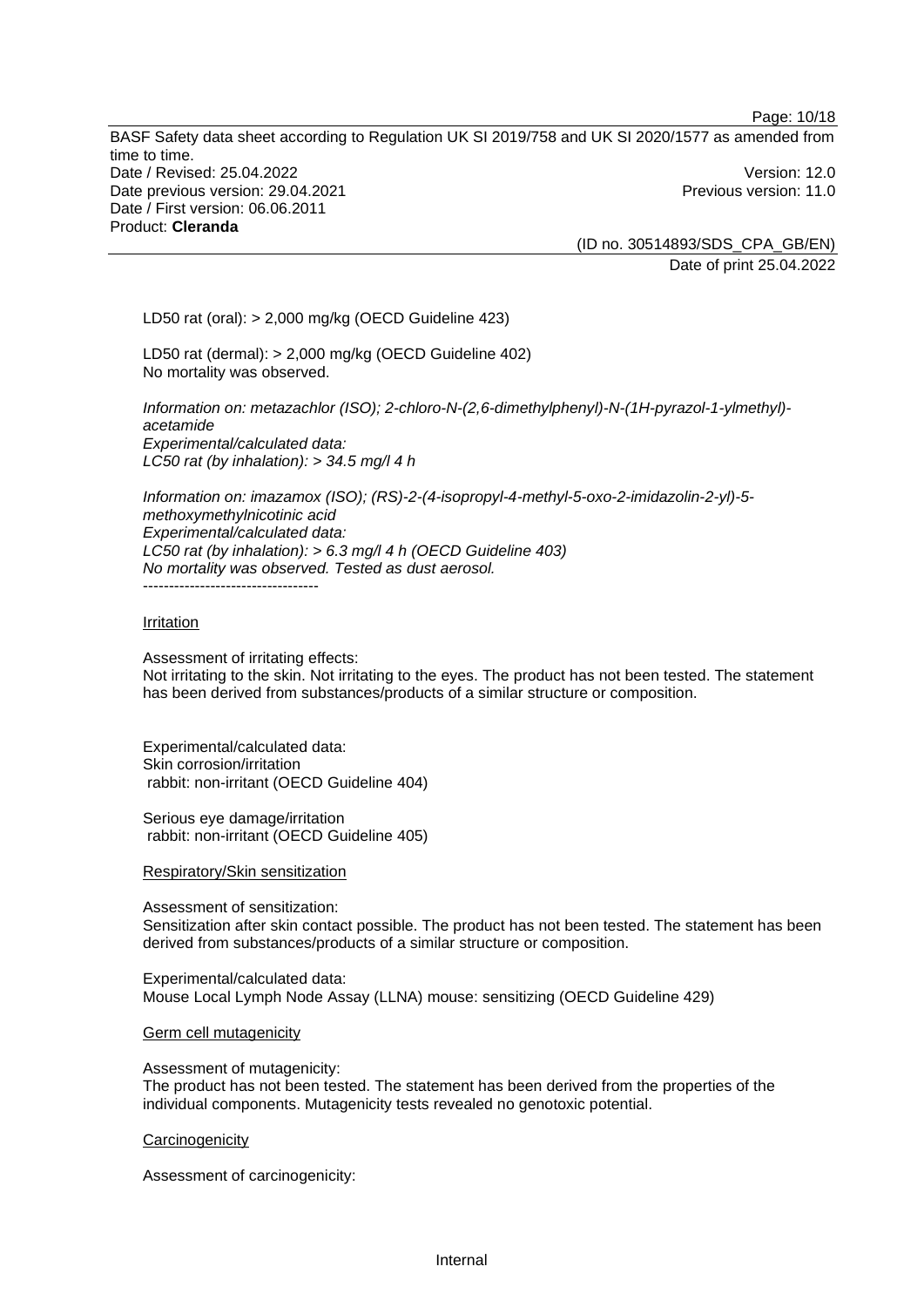Page: 11/18

BASF Safety data sheet according to Regulation UK SI 2019/758 and UK SI 2020/1577 as amended from time to time. Date / Revised: 25.04.2022 Version: 12.0 Date previous version: 29.04.2021 **Previous version: 11.0** Previous version: 11.0 Date / First version: 06.06.2011 Product: **Cleranda** 

(ID no. 30514893/SDS\_CPA\_GB/EN) Date of print 25.04.2022

The product has not been tested. The statement has been derived from the properties of the individual components.

*Information on: metazachlor (ISO); 2-chloro-N-(2,6-dimethylphenyl)-N-(1H-pyrazol-1-ylmethyl) acetamide Assessment of carcinogenicity: Indication of possible carcinogenic effect in animal tests.*  ----------------------------------

Reproductive toxicity

Assessment of reproduction toxicity: The product has not been tested. The statement has been derived from the properties of the individual components. The results of animal studies gave no indication of a fertility impairing effect.

#### Developmental toxicity

Assessment of teratogenicity:

The product has not been tested. The statement has been derived from the properties of the individual components.

*Information on: imazamox (ISO); (RS)-2-(4-isopropyl-4-methyl-5-oxo-2-imidazolin-2-yl)-5 methoxymethylnicotinic acid Assessment of teratogenicity: Indications of possible developmental toxicity/teratogenicity were seen in animal studies.* 

-----------------------------------

#### Specific target organ toxicity (single exposure)

Assessment of STOT single:

Based on the available information there is no specific target organ toxicity to be expected after a single exposure.

Remarks: The product has not been tested. The statement has been derived from the properties of the individual components.

Repeated dose toxicity and Specific target organ toxicity (repeated exposure)

Assessment of repeated dose toxicity:

The product has not been tested. The statement has been derived from the properties of the individual components.

*Information on: metazachlor (ISO); 2-chloro-N-(2,6-dimethylphenyl)-N-(1H-pyrazol-1-ylmethyl) acetamide Assessment of repeated dose toxicity: Repeated exposure to large quantities may affect certain organs.*  -----------------------------------

Aspiration hazard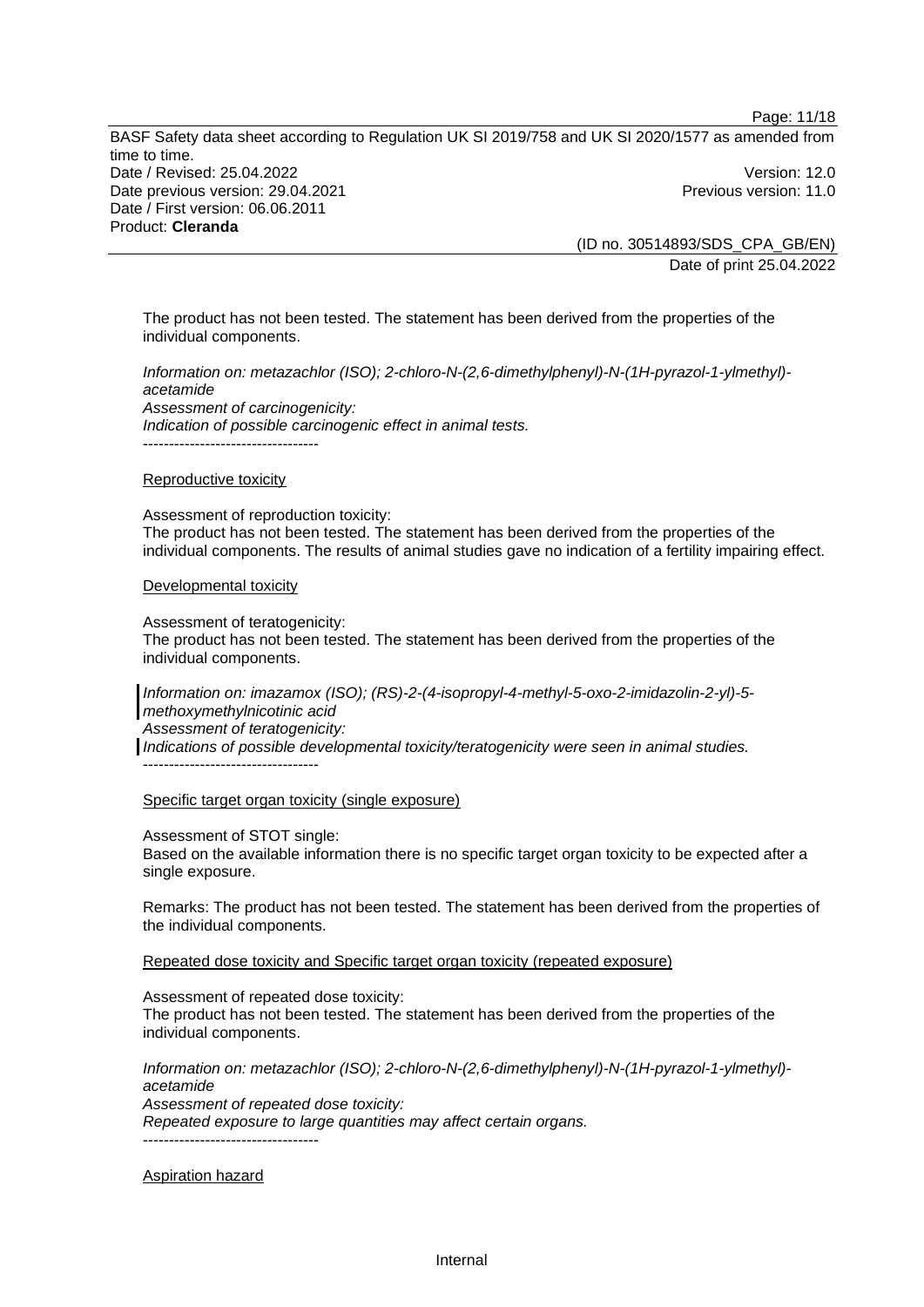Page: 12/18

BASF Safety data sheet according to Regulation UK SI 2019/758 and UK SI 2020/1577 as amended from time to time. Date / Revised: 25.04.2022 Version: 12.0 Date previous version: 29.04.2021 **Previous version: 11.0** Previous version: 11.0 Date / First version: 06.06.2011 Product: **Cleranda** 

(ID no. 30514893/SDS\_CPA\_GB/EN) Date of print 25.04.2022

No aspiration hazard expected. The product has not been tested. The statement has been derived from the properties of the individual components.

Other relevant toxicity information

Misuse can be harmful to health.

# **SECTION 12: Ecological Information**

# **12.1. Toxicity**

Assessment of aquatic toxicity:

Very toxic to aquatic life with long lasting effects.

The product has not been tested. The statement has been derived from substances/products of a similar structure or composition.

Toxicity to fish: LC50 (96 h) 32.0 mg/l, Oncorhynchus mykiss (OECD 203; ISO 7346; 92/69/EEC, C.1, static)

Aquatic invertebrates:

EC50 (48 h) 68 mg/l, Daphnia magna (OECD Guideline 202, part 1)

Aquatic plants:

EC50 (72 h) 0.051 mg/l (growth rate), Pseudokirchneriella subcapitata (OECD Guideline 201)

EC10 (72 h) 0.018 mg/l (growth rate), Pseudokirchneriella subcapitata

No observed effect concentration (72 h) 0.020 mg/l (growth rate), Pseudokirchneriella subcapitata

*Information on: metazachlor (ISO); 2-chloro-N-(2,6-dimethylphenyl)-N-(1H-pyrazol-1-ylmethyl) acetamide Chronic toxicity to fish: No observed effect concentration (28 d) 2.15 mg/l, Oncorhynchus mykiss* 

*Information on: imazamox (ISO); (RS)-2-(4-isopropyl-4-methyl-5-oxo-2-imidazolin-2-yl)-5 methoxymethylnicotinic acid Chronic toxicity to fish: No observed effect concentration (28 d) 1.22 mg/l, Cyprinodon variegatus*  ----------------------------------

*Information on: metazachlor (ISO); 2-chloro-N-(2,6-dimethylphenyl)-N-(1H-pyrazol-1-ylmethyl) acetamide Chronic toxicity to aquatic invertebrates: No observed effect concentration (21 d) 6.25 mg/l, Daphnia magna* 

*Information on: imazamox (ISO); (RS)-2-(4-isopropyl-4-methyl-5-oxo-2-imidazolin-2-yl)-5 methoxymethylnicotinic acid*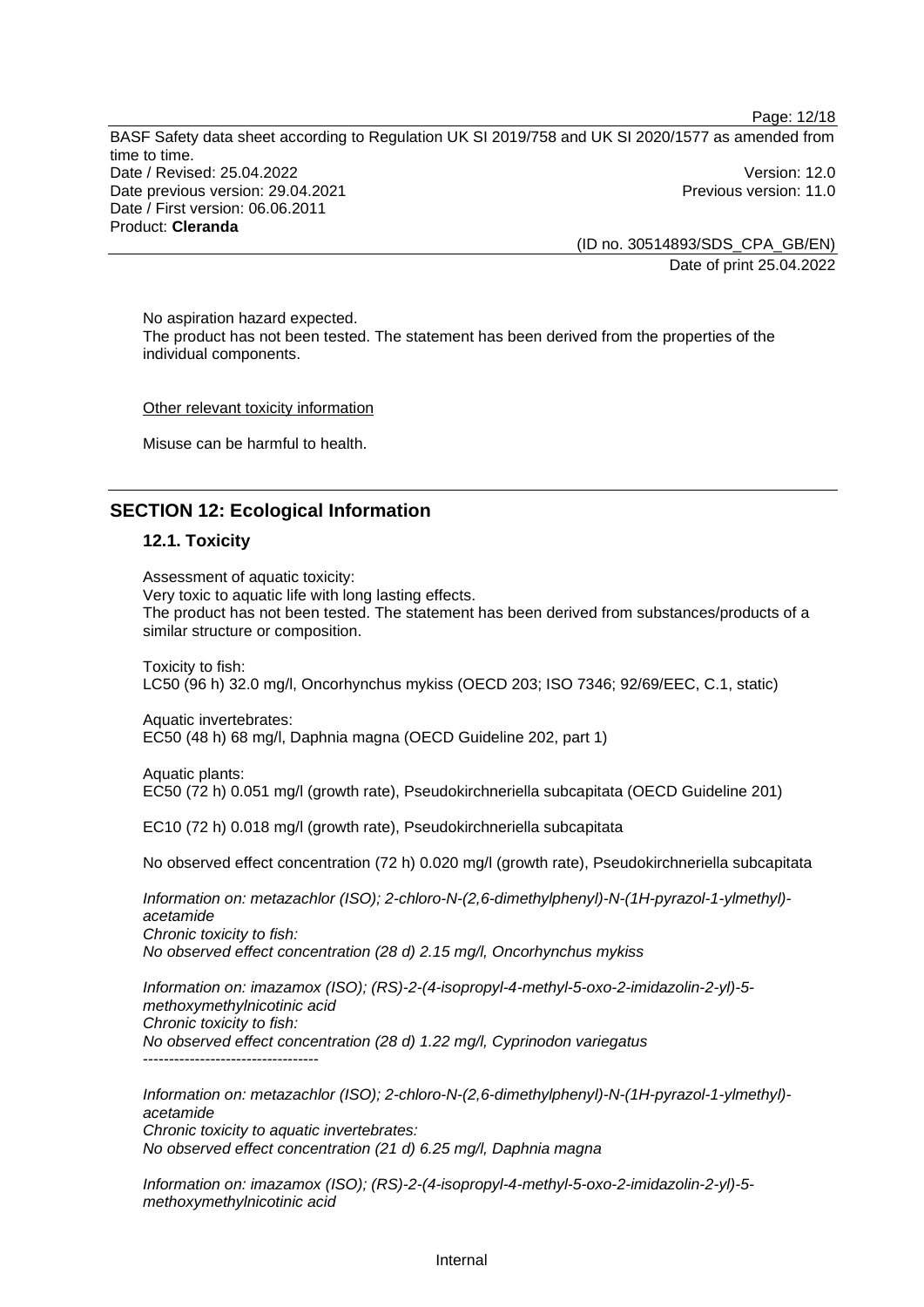Page: 13/18

BASF Safety data sheet according to Regulation UK SI 2019/758 and UK SI 2020/1577 as amended from time to time. Date / Revised: 25.04.2022 Version: 12.0 Date previous version: 29.04.2021 **Previous version: 11.0** Previous version: 11.0 Date / First version: 06.06.2011 Product: **Cleranda** 

> (ID no. 30514893/SDS\_CPA\_GB/EN) Date of print 25.04.2022

*Chronic toxicity to aquatic invertebrates: No observed effect concentration (21 d) > 10 mg/l, Daphnia magna (semistatic)*  ----------------------------------

# **12.2. Persistence and degradability**

Assessment biodegradation and elimination (H2O): The product has not been tested. The statement has been derived from the properties of the individual components.

*Information on: imazamox (ISO); (RS)-2-(4-isopropyl-4-methyl-5-oxo-2-imidazolin-2-yl)-5 methoxymethylnicotinic acid Assessment biodegradation and elimination (H2O): Not readily biodegradable (by OECD criteria).* 

*Information on: metazachlor (ISO); 2-chloro-N-(2,6-dimethylphenyl)-N-(1H-pyrazol-1-ylmethyl) acetamide Assessment biodegradation and elimination (H2O): Not readily biodegradable (by OECD criteria).*  ----------------------------------

# **12.3. Bioaccumulative potential**

Assessment bioaccumulation potential: The product has not been tested. The statement has been derived from the properties of the individual components.

*Information on: imazamox (ISO); (RS)-2-(4-isopropyl-4-methyl-5-oxo-2-imidazolin-2-yl)-5 methoxymethylnicotinic acid Bioaccumulation potential:* 

*Bioconcentration factor (BCF): < 1, Lepomis macrochirus (OECD-Guideline 305) Does not accumulate in organisms.* 

*Information on: metazachlor (ISO); 2-chloro-N-(2,6-dimethylphenyl)-N-(1H-pyrazol-1-ylmethyl) acetamide Bioaccumulation potential: No significant accumulation in organisms is expected as a result of the distribution coefficient of noctanol/water (log Pow).*   $-$ 

#### **12.4. Mobility in soil**

*Information on: metazachlor (ISO); 2-chloro-N-(2,6-dimethylphenyl)-N-(1H-pyrazol-1-ylmethyl) acetamide* 

*Assessment transport between environmental compartments:*

*Adsorption in soil: Following exposure to soil, the product trickles away and can - dependant on degradation - be transported to deeper soil areas with larger water loads.*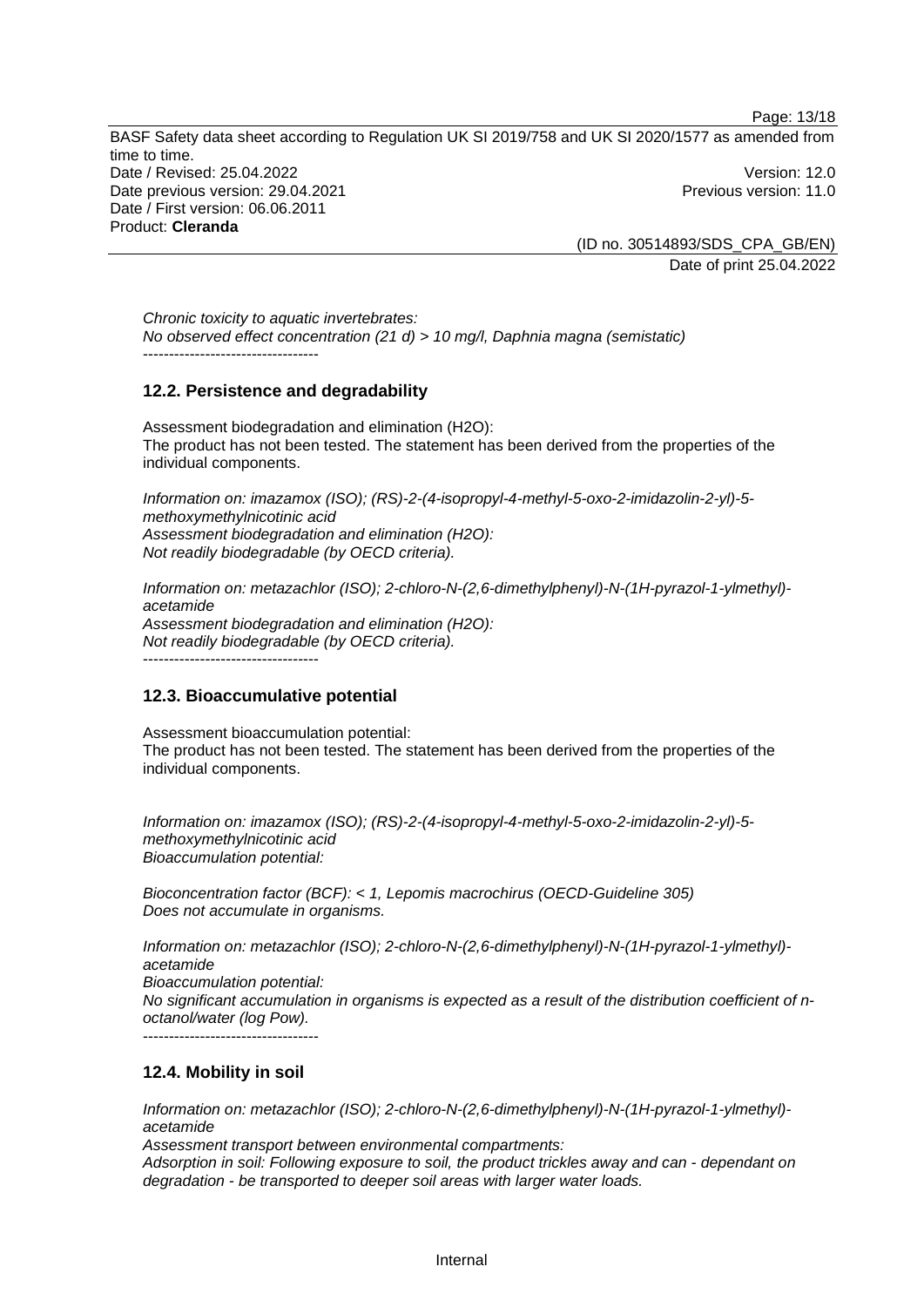(ID no. 30514893/SDS\_CPA\_GB/EN) Date of print 25.04.2022

*Information on: imazamox (ISO); (RS)-2-(4-isopropyl-4-methyl-5-oxo-2-imidazolin-2-yl)-5 methoxymethylnicotinic acid Assessment transport between environmental compartments: Volatility: The substance will not evaporate into the atmosphere from the water surface. Adsorption in soil: Following exposure to soil, the product trickles away and can - dependant on degradation - be transported to deeper soil areas with larger water loads.* ----------------------------------

# **12.5. Results of PBT and vPvB assessment**

The product does not contain a substance fulfilling the PBT (persistent/bioaccumulative/toxic) criteria or the vPvB (very persistent/very bioaccumulative) criteria.

### **12.6. Other adverse effects**

The product does not contain substances that are listed in Regulation (EC) 1005/2009 on substances that deplete the ozone layer.

#### **12.7. Additional information**

Other ecotoxicological advice: Do not discharge product into the environment without control.

# **SECTION 13: Disposal Considerations**

#### **13.1. Waste treatment methods**

Must be disposed of or incinerated in accordance with local regulations.

The UK Environmental Protection (Duty of Care) Regulations (EP) and amendments should be noted (United Kingdom).

This product and any uncleaned containers must be disposed of as hazardous waste in accordance with the 2005 Hazardous Waste Regulations and amendments (United Kingdom)

Contaminated packaging: Contaminated packaging should be emptied as far as possible and disposed of in the same manner as the substance/product.

# **SECTION 14: Transport Information**

#### **Land transport**

#### ADR

UN number or ID number: UN3082 UN proper shipping name: ENVIRONMENTALLY HAZARDOUS SUBSTANCE, LIQUID,

Internal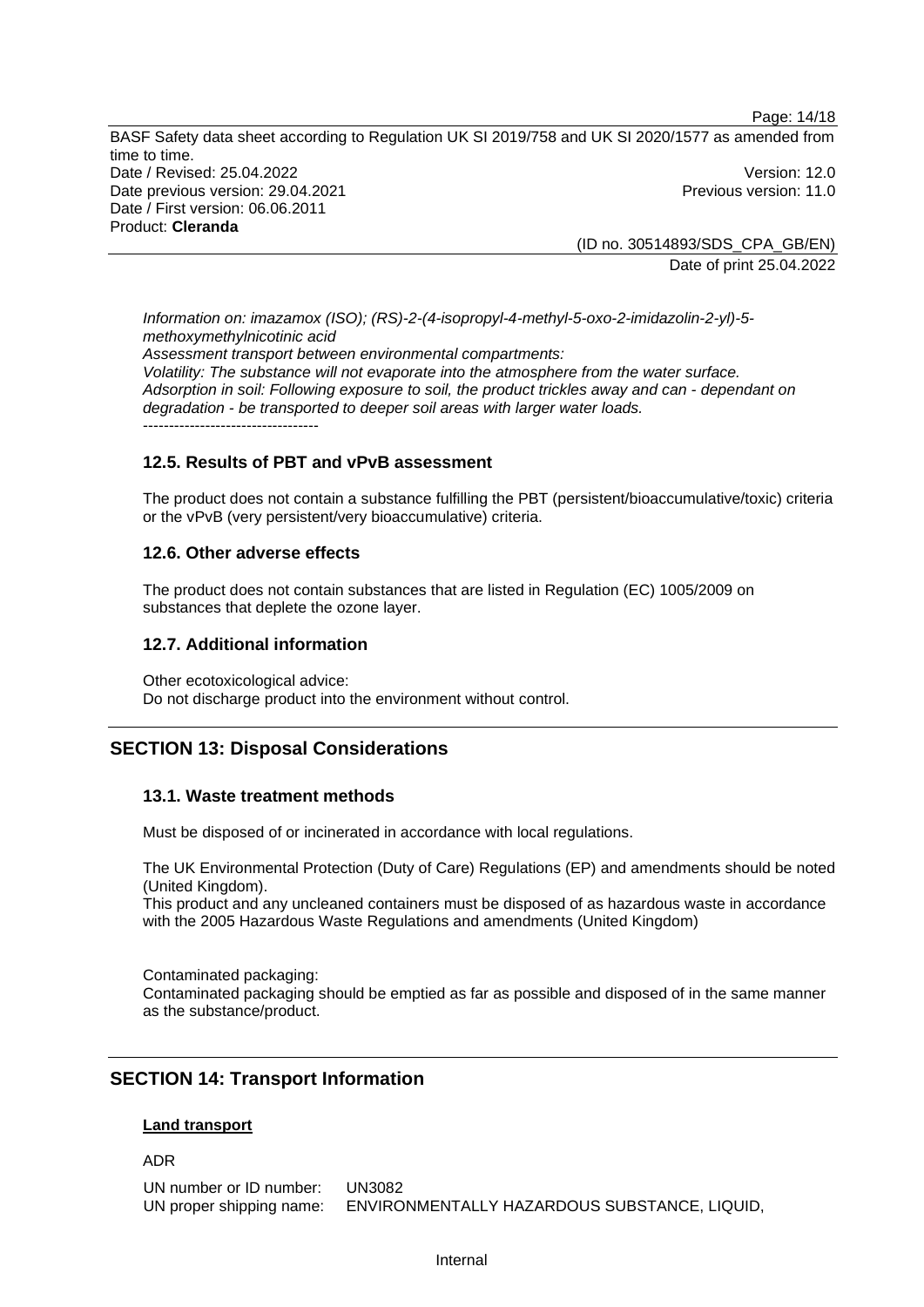Page: 15/18

BASF Safety data sheet according to Regulation UK SI 2019/758 and UK SI 2020/1577 as amended from time to time. Date / Revised: 25.04.2022 Version: 12.0 Date previous version: 29.04.2021 **Previous version: 11.0** Previous version: 11.0 Date / First version: 06.06.2011 Product: **Cleranda** 

> (ID no. 30514893/SDS\_CPA\_GB/EN) Date of print 25.04.2022

|                             | N.O.S. (METAZACHLOR 34%) |
|-----------------------------|--------------------------|
| Transport hazard class(es): | 9. EHSM                  |
| Packing group:              |                          |
| Environmental hazards:      | ves                      |
| Special precautions for     |                          |
| user:                       | None known               |

# RID

| UN number or ID number:<br>UN proper shipping name:   | UN3082<br>ENVIRONMENTALLY HAZARDOUS SUBSTANCE, LIQUID,<br>N.O.S. (METAZACHLOR 34%) |
|-------------------------------------------------------|------------------------------------------------------------------------------------|
| Transport hazard class(es): 9, EHSM<br>Packing group: | Ш                                                                                  |
| Environmental hazards:                                | ves                                                                                |
| Special precautions for<br>user:                      | None known                                                                         |

# **Inland waterway transport**

ADN

| UN number or ID number:             | UN3082                                       |
|-------------------------------------|----------------------------------------------|
| UN proper shipping name:            | ENVIRONMENTALLY HAZARDOUS SUBSTANCE, LIQUID, |
|                                     | N.O.S. (METAZACHLOR 34%)                     |
| Transport hazard class(es): 9, EHSM |                                              |
| Packing group:                      | Ш                                            |
| Environmental hazards:              | ves                                          |
| Special precautions for             | None known                                   |
| user:                               |                                              |

Transport in inland waterway vessel Not evaluated

# **Sea transport**

# IMDG

| UN number or ID number:<br>UN proper shipping name: | UN 3082<br>ENVIRONMENTALLY HAZARDOUS SUBSTANCE, LIQUID,<br>N.O.S. (METAZACHLOR 34%) |
|-----------------------------------------------------|-------------------------------------------------------------------------------------|
| Transport hazard class(es):                         | 9. EHSM                                                                             |
| Packing group:                                      | Ш                                                                                   |
| Environmental hazards:                              | yes                                                                                 |
|                                                     | Marine pollutant: YES                                                               |
| Special precautions for<br>user:                    | EmS: F-A; S-F                                                                       |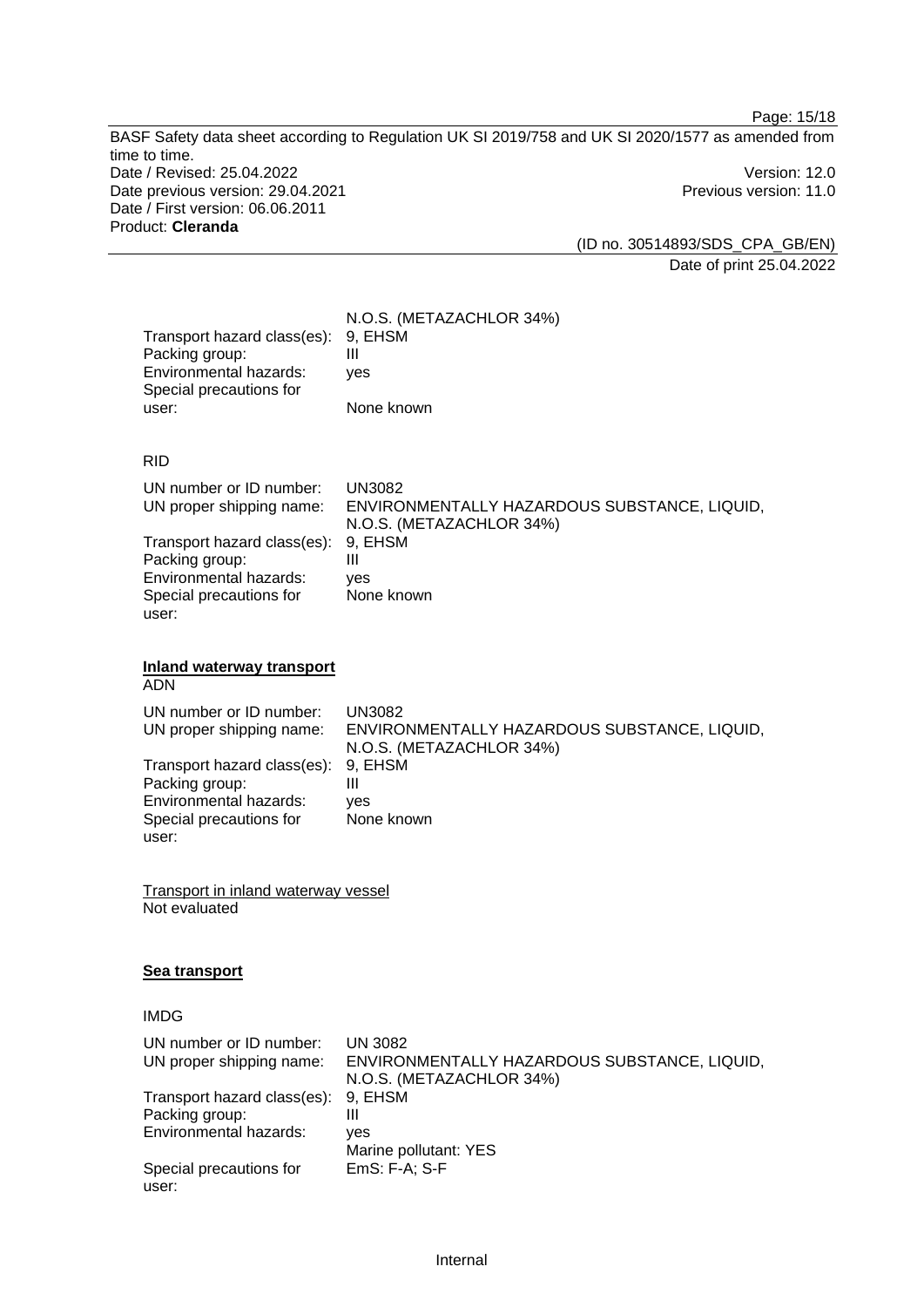Page: 16/18

BASF Safety data sheet according to Regulation UK SI 2019/758 and UK SI 2020/1577 as amended from time to time. Date / Revised: 25.04.2022 Version: 12.0 Date previous version: 29.04.2021 **Previous version: 11.0** Previous version: 11.0 Date / First version: 06.06.2011 Product: **Cleranda** 

(ID no. 30514893/SDS\_CPA\_GB/EN) Date of print 25.04.2022

# **Air transport**

### IATA/ICAO

| UN number or ID number:             | UN 3082                                      |
|-------------------------------------|----------------------------------------------|
| UN proper shipping name:            | ENVIRONMENTALLY HAZARDOUS SUBSTANCE, LIQUID, |
|                                     | N.O.S. (METAZACHLOR 34%)                     |
| Transport hazard class(es): 9, EHSM |                                              |
| Packing group:                      | Ш                                            |
| Environmental hazards:              | ves                                          |
| Special precautions for             | None known                                   |
| user:                               |                                              |

# **14.1. UN number or ID number**

See corresponding entries for "UN number or ID number" for the respective regulations in the tables above.

# **14.2. UN proper shipping name**

See corresponding entries for "UN proper shipping name" for the respective regulations in the tables above.

# **14.3. Transport hazard class(es)**

See corresponding entries for "Transport hazard class(es)" for the respective regulations in the tables above.

# **14.4. Packing group**

See corresponding entries for "Packing group" for the respective regulations in the tables above.

# **14.5. Environmental hazards**

See corresponding entries for "Environmental hazards" for the respective regulations in the tables above.

# **14.6. Special precautions for user**

See corresponding entries for "Special precautions for user" for the respective regulations in the tables above.

# **14.7. Maritime transport in bulk according to IMO instruments**

Maritime transport in bulk is not intended.

#### **Further information**

Product may be shipped as non-hazardous in suitable packages containing a net quantity of 5 L or less under the provisions of various regulatory agencies: ADR, RID, ADN: Special Provision 375; IMDG: 2.10.2.7; IATA: A197; TDG: Special Provision 99(2); 49CFR: §171.4 (c) (2) and also the Special Provision 375 in Appendix B which is regulated in China "Regulations Concerning Road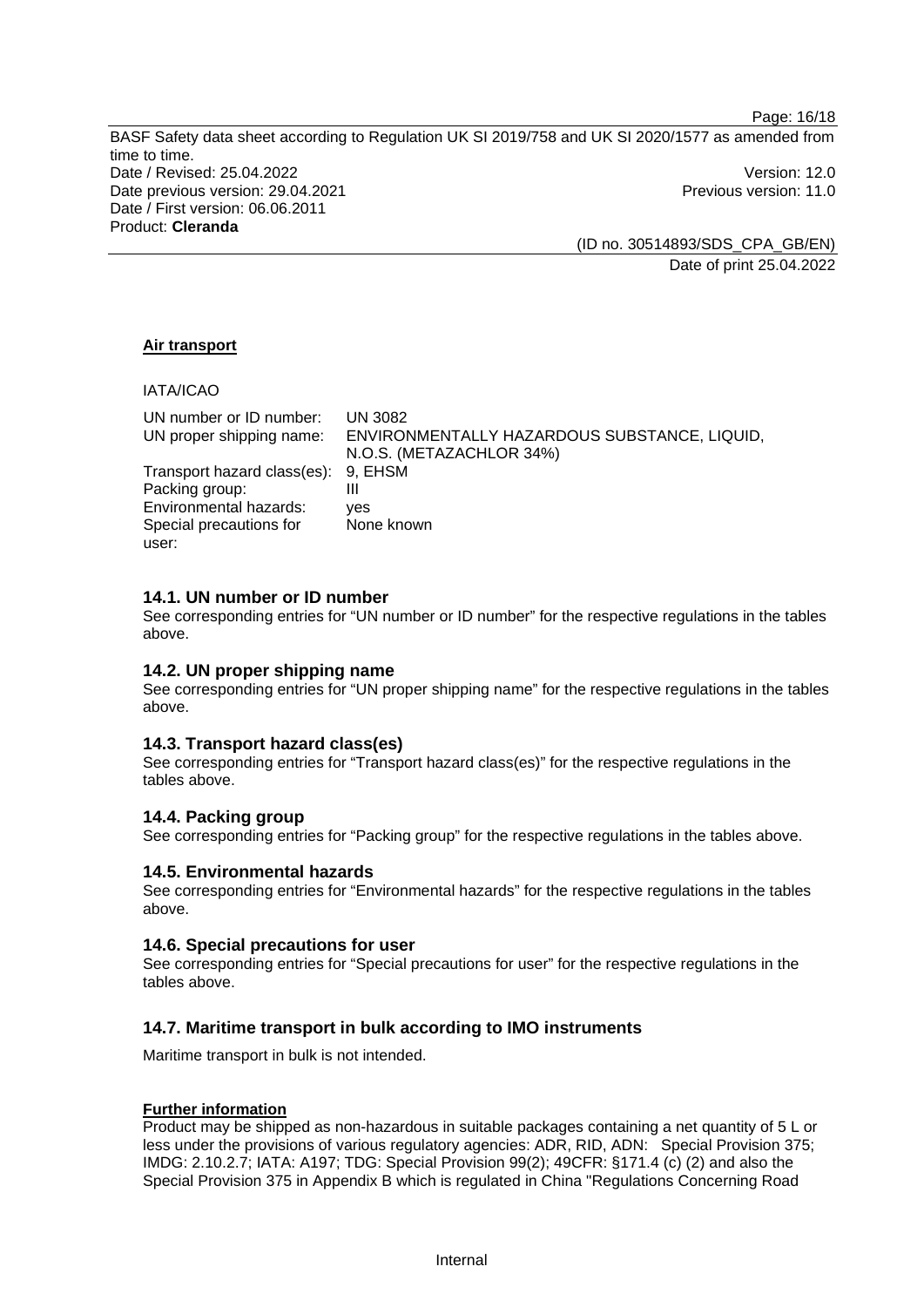> (ID no. 30514893/SDS\_CPA\_GB/EN) Date of print 25.04.2022

Page: 17/18

Transportation of Dangerous Goods Part 3: Index of dangerous goods name and transportation requirements" (JT/T 617.3)

This product is subject to the most recent edition of "The Carriage of Dangerous Goods and Use of Transportable Pressure Equipment Regulations" and their amendments (United Kingdom).

# **SECTION 15: Regulatory Information**

# **15.1. Safety, health and environmental regulations/legislation specific for the substance or mixture**

Prohibitions, Restrictions and Authorizations

Annex XVII of Regulation (EC) No 1907/2006: Number on List: 3, 75

Restrictions of Regulation (EC) No 1907/2006, Annex XVII, do not apply for the intended use(s) of the product given in this SDS.

Directive 2012/18/EU - Control of Major Accident Hazards involving dangerous substances (EU): List entry in regulation: E1

This product is classified under the European CLP Regulation. (United Kingdom) The data should be considered when making any assessment under the Control of Substances Hazardous to Health Regulations (COSHH), and related guidance, for example, 'COSHH Essentials' (United Kingdom).

This product may be subject to the Control of Major Accident Hazards Regulations (COMAH), and amendments if specific threshold tonnages are exceeded (United Kingdom).

### **15.2. Chemical Safety Assessment**

Advice on product handling can be found in sections 7 and 8 of this safety data sheet.

# **SECTION 16: Other Information**

For proper and safe use of this product, please refer to the approval conditions laid down on the product label.

| Full text of the classifications, including the hazard classes and the hazard statements, if mentioned |  |  |
|--------------------------------------------------------------------------------------------------------|--|--|
| in section $2$ or $3$                                                                                  |  |  |

| Skin Sens.             | Skin sensitization                             |
|------------------------|------------------------------------------------|
| Carc.                  | Carcinogenicity                                |
| <b>Aquatic Acute</b>   | Hazardous to the aquatic environment - acute   |
| <b>Aquatic Chronic</b> | Hazardous to the aquatic environment - chronic |
| Repr.                  | Reproductive toxicity                          |
| Eye Dam./Irrit.        | Serious eye damage/eye irritation              |
| Acute Tox.             | Acute toxicity                                 |
| Skin Corr./Irrit.      | Skin corrosion/irritation                      |
| H317                   | May cause an allergic skin reaction.           |
|                        |                                                |